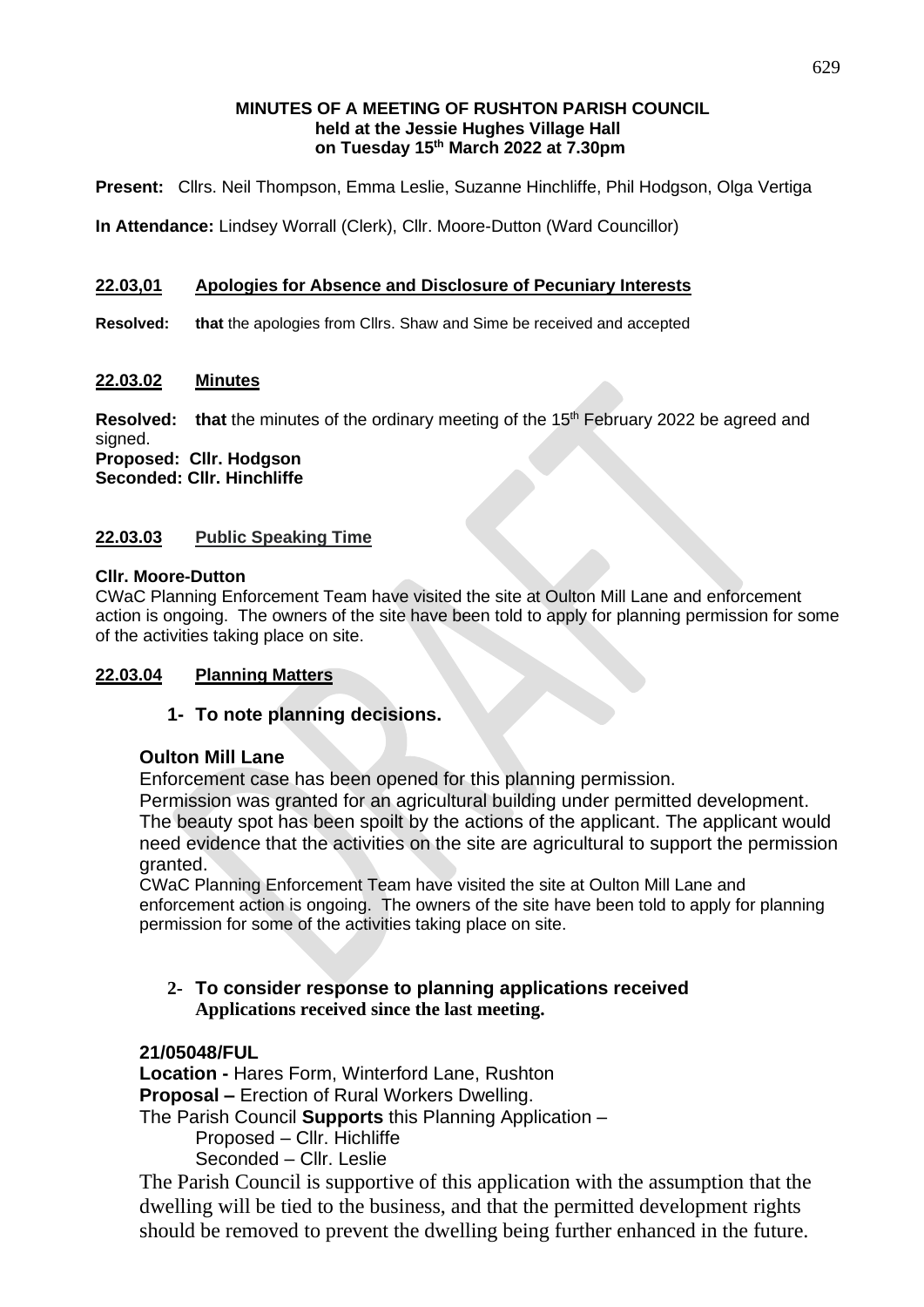### **22.03.05 Highways**

#### **Outstanding Road Safety Issues from Previous Meetings**

### **There has been little progress on the following issues but they remain our objectives for completion in 2021 and 2022.**

**A full list of the council's objectives can be found in the May 2021 Meeting minutes.**

#### a. Highways Issues

Oulton Mill Lane, the tarmac has been undermined and there is now a 6 foot drop, the road is narrow anyway, if two vehicles meet at this point one could end up seriously damaged. Highways have been made aware, but as no highways drainage is in place on the road they are not in a position to undertake any remedial works.

Sapling Lane carriage way is subsiding, this is in the centre of the carriage way and could become very hazardous to motorists if the road surface becomes more damaged. Highways have been made aware of this and have undertaken an assessment, they have concluded that at the moment no action is required.

The 20mph limit currently sited before the Village Hall should be put out to where the current 30mph limit changes to 50mph (at the bottom of the hill; the originally agreed position). The Design has been prepared by CWaC Highways and once approved this work will be undertaken The 20mph sign by the Green, should be moved out to where the 30mph sign is. This is being assessed by Highways and we await a decision.

40mph sign on Whalley Drive is missing, and the other one is pointing the wrong way. Clerk to contact Highways and ask for a replacement.

The Fingerpost on Dogmore Lane is facing the wrong way, to contact Highways and ask for this to be corrected. Both have been reported to CWaC and are awaiting replacements and repairs.

The Eaton Sign at Winterford Lane is in need of re-painting, this is owned by CWaC, Clerk to ask for this to be undertaken before it degrades further. Highways have conformed that these signs belong to the Parish Council and we can repaint or replace at our own expense.

There is a large pothole at Stages Platt (Back Lane/Winterford Lane), Clerk to Report this to Highways for immediate repair.

#### b. Road Safety Matters

Convictions – after 10 years of working with Cheshire Constabulary the Parish Council now have regular convictions for speeding motorists travelling through Eaton. Thanks to PSCO Jorge and PC Paul.

Cllr. Tunney of Utkinton and Cotebrook Parish Council has corresponded with the surrounding Parish Councils regarding a Community Speed Watch. Data from our Vehicle Activated Signs would help to determine the route forward. **Action – ask for a data download Clerk**

Serious accidents have occurred on Royal Lane just outside the village, a total of five accidents in four years have occurred including a car hitting a tree. These accidents need to be reported to Highways when they occur to re-enforce how dangerous the lanes of the Parish are and that speed is often a factor in car accidents.

The Clerk will report all Flood issues potholes and Highways issues, but if residents also report them the issues will be dealt with quicker, the number of times issues are reported the higher ranked an issue becomes (a bit like points makes prizes). Go onto the Cheshire West and Chester Council Website,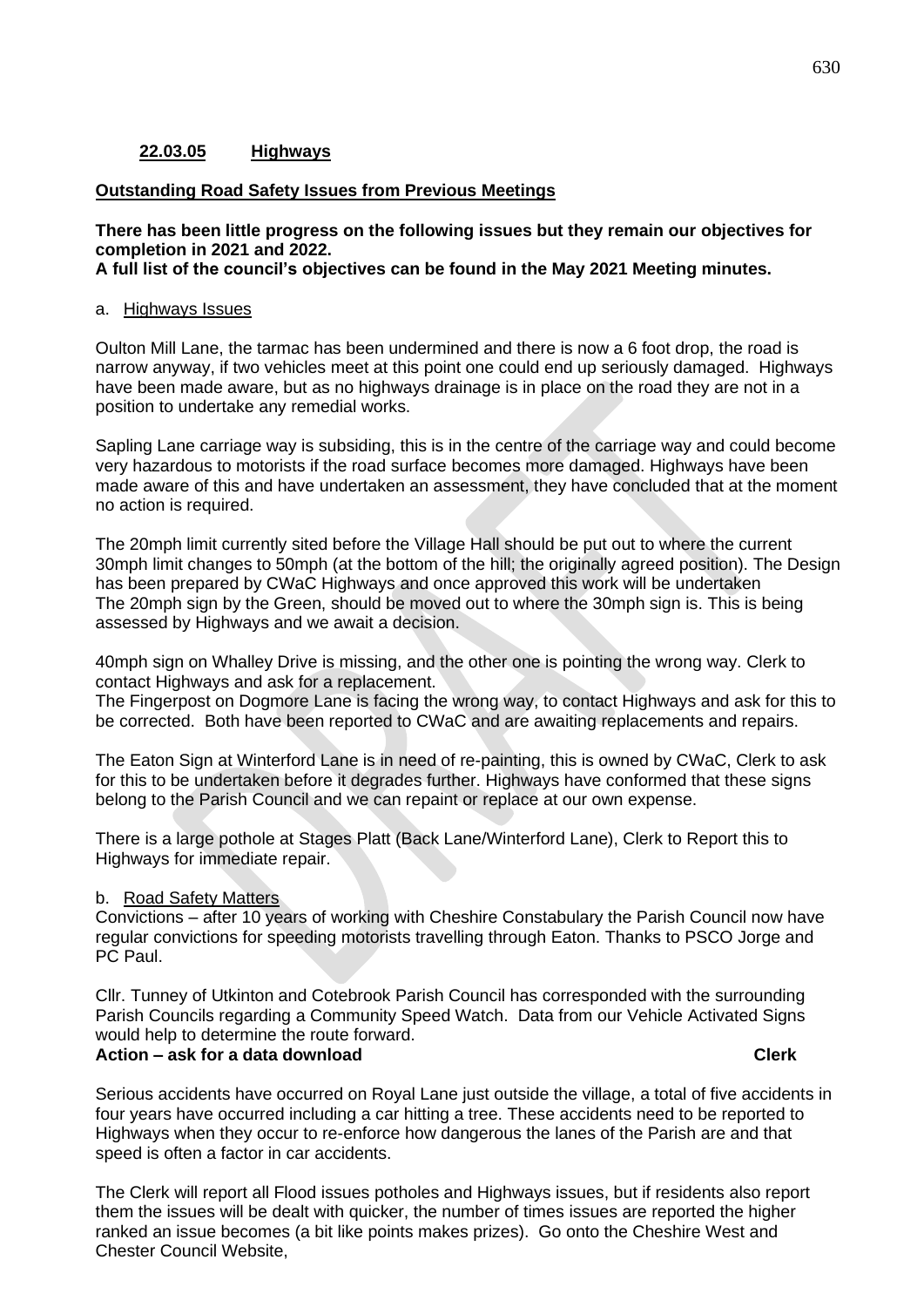click onto **Report a Highway Fault**, then **Report a Fault**

You will be able to detail the fault, including the exact location and attach up to five photos.

# **22.03.06 Reports from Working Groups**

# **Communications**

#### **Oulton Mill Picnic Area Project**.

The Picnic Area is being used well. Thank you to Mike Wilson and others who check on the site/bin regularly. The picnic area will have a reinvigorated 12 team to empty the bin weekly. The fruit trees have been pruned.

Cllr. Shaw will be the main contact for the picnic area going forward.

Jamie Wright will give a quote for mowing the grass every other week.

CWaC StreetCare Services have met Mike Wilson on site and given great advice about tree planting and wildflower planting, including the rates of seeds per square metre they apply, the methods of ground cultivation and new technology they are trailing to make the projects easier and even more environmentally friendly.

StreetCare may be able to assist with the emptying of the bin, this may incur a regular cost, so would need consideration. There is also a tree that fell during the recent storms, StreetCare may be able to remove this for us.

The Streetcare Team have also give valuable contacts of organisations who can potentially offer trees to community groups free of charge and others who have Cheshire apples and pears.

Anyone wishing to volunteer with the picnic area project, please contact the Clerk Lindsey at, [rushtonclerk@aol.com](mailto:rushtonclerk@aol.com)

The wildflower area to be rotavated and resown, costing approx. £50 on annual flower seeds Six new fruit trees to also be purchased

> **Proposed: Cllr. Shaw Seconded: Cllr. Sime**

#### **Youth/Social/Community**

#### **Play Zone Project**

The play zone sanitiser is checked regularly to ensure it is kept topped up. Signage is in place. The Playzone management committee are all happy to continue in their roles. The 52 rota team is in place and working well.

There will be a Spring Clean at the Play Zone, Friday 22<sup>nd</sup> April 4pm till 7pm and Saturday 23<sup>rd</sup> April 10am till 12. The list of jobs to be done will be circulated nearer the time.

The annual inspection by Creative Play is yet to be undertaken, this will happen in due time.

The repairs previously detailed were undertaken by Creative Play on 24<sup>th</sup> January. During these repairs it was noted that there was damage occurring to the tean shelter, caused by rain, a small extension to the roof would rectify this issue. Creative Play have given a quote of £2,000 for this which is far beyond what was expected.

Cllr. Vertiga will take over the Play Zone Management and sit on the committee.

#### **Eaton Primary School conversion to Academy**

Eaton Primary School has converted to an Academy as part of Tarporley High School and Sixth Form College Multi-Academy Trust.

The current agreement between Eaton Primary School and Rushton Parish Council in respect of the MUGA requires renewal which will now be between the Parish Council and the Academy.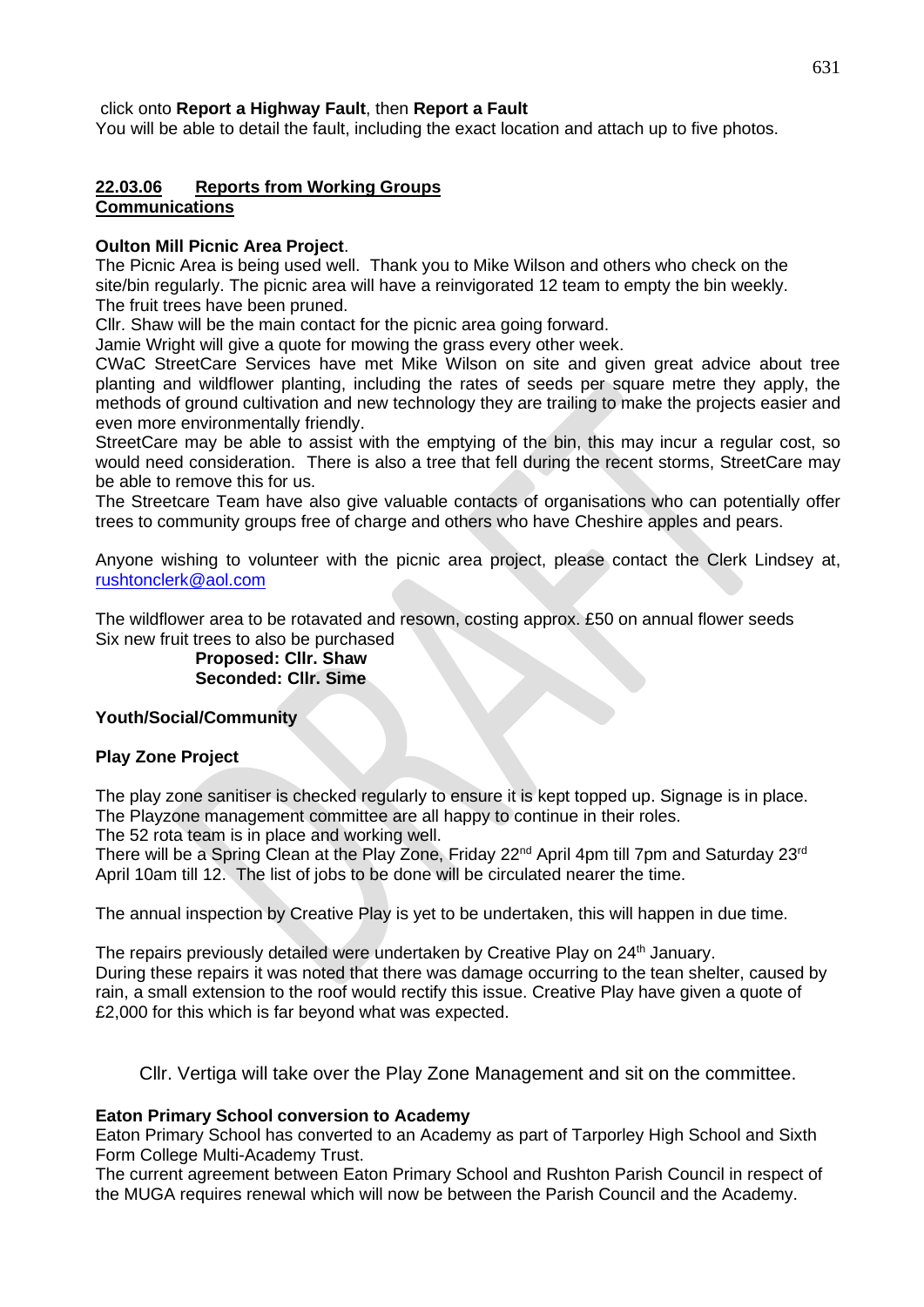Agreement has been reached with the Academy regarding the £500 per year maintenance fee and wording of relevant agreement paragraphs including aspects of liability. This will need to be clarified by Parish Councils Solicitor.

Ongoing liaison between the School Academy, Parish Council and legal teams will occur until the new agreement can be implemented.

**Action -** liaison until new agreement can be put in place. **Cllr. Thompson**

## **22.03.07 Matters Arising**

#### **Village Design Statement (VDS)**

A meeting with the Village Design Group was held in June 2021 and the actions can be seen in the Parish Council minutes for June

Cllr. Thompson has liaised with CWaC to determine the weight given to the VDS document if it is acknowledged or adopted by the council.

A discussion was held with all councillors present, all feel that the document contains a lot of valuable information including the history of the Parish.

### **The Parish Council Note the Village Design Statement (VDS) and will refer to it.**

#### **Corona Virus Buddy Update**

The buddy system is still working well, thank you to all the angels who assisted over the past year. There is currently a spike of covid in the village, the Parish Council hopes everyone is keeping safe and well, but if anyone needs any help or assistance please do not hesitate to make contact.

#### **Trees on the Green**

The trees have now been pruned, during the work most residents of the Village Green spoke with the Arboriculturists and liaised with the Clerk regarding the pruning work.

It has taken a long time to undertake this work, the Parish Council thanks all the residents for their valued input into the conversations and discussions we have had over the trees and we will continue to undertake maintenance work on them regularly.

#### **22.03.08 Correspondence**

**Resolved: that** correspondence received as detailed below be noted and the action list be agreed:

| Reporter         | Date     | <b>Description</b>                                         | <b>Action</b>    |
|------------------|----------|------------------------------------------------------------|------------------|
| Member of        | 18/02/22 | Litter on the road – possibly result of                    | Responded        |
| public           |          | falling from waste recycling vehicles                      | and Circulate to |
|                  |          | but also possibly from the storm<br>conditions experienced | councillors      |
| Member of        | 20/02/22 | Several e-mails from residents around                      |                  |
| public           |          | the village green. Thanking Parish                         |                  |
|                  |          | Council for pruning the trees                              |                  |
| United           | 23/02/22 | Liaison between UU and PC to arrange                       |                  |
| <b>Utilities</b> |          | attendance at a future PC meeting                          |                  |
| Cllr. Moore-     | 21/02/22 | Liaison between Mike Wilson, Cllr.                         | circulated       |
| Dutton           |          | Moore Dutton and Your Street to                            |                  |
|                  |          | undertake works on wildflower area of                      |                  |
|                  |          | Picnic area                                                |                  |
| <b>CWaC</b>      | 23/02/22 | <b>Boundary Review Consultation</b>                        | Circulated       |
| CWaC             | 04/03/22 | Queens Jubilee celebration guidance                        | Circulated       |

# **22.03.09 Finance Matters**

**Resolved: that** the following net accounts are passed for payment: